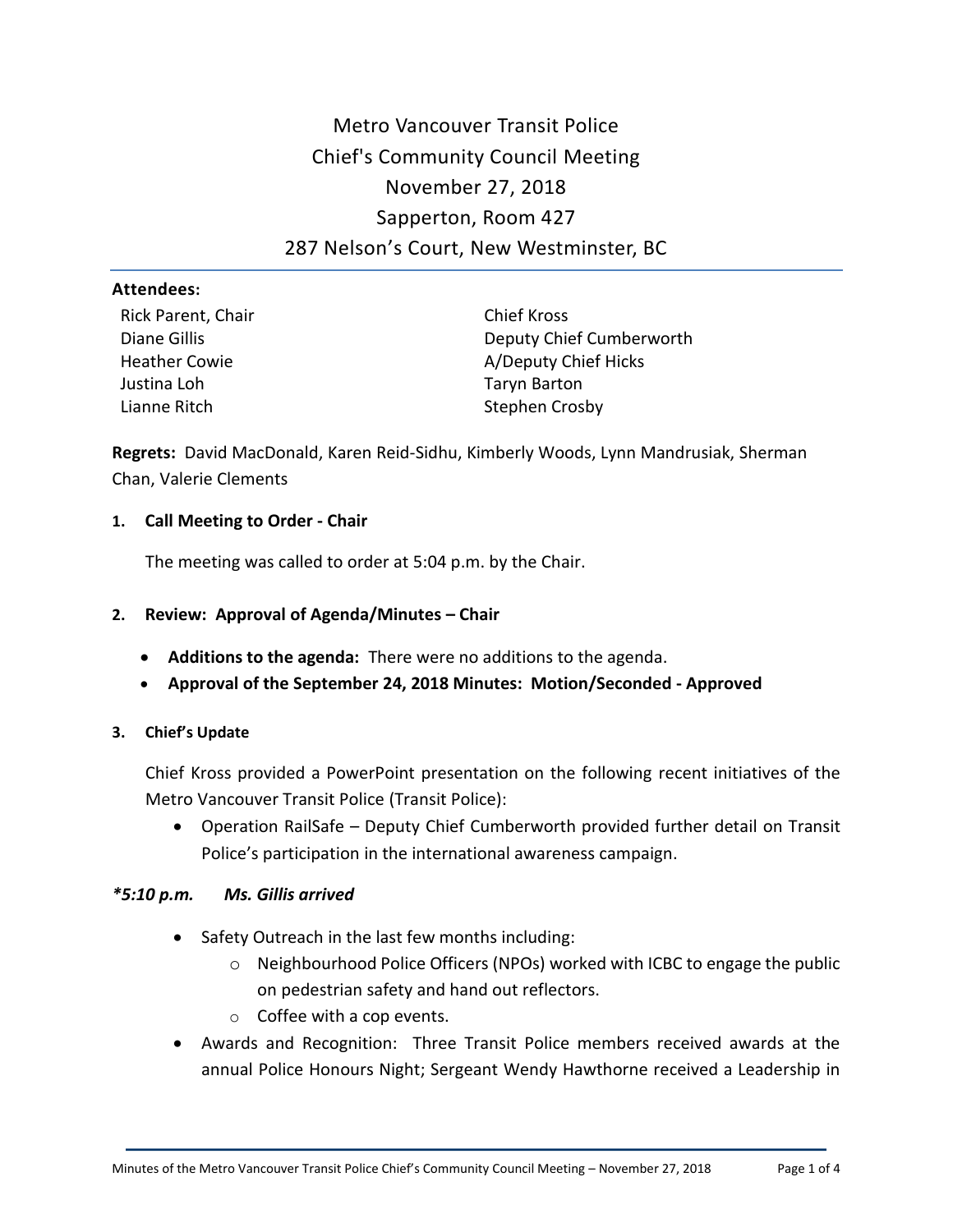Excellence Award at the annual Canadian Urban Transit Association (CUTA) Conference for her anti-graffiti work on transit.

- Retirement Dinner celebrated 21 retiring staff members.
- Initiatives for 2019:
	- $\circ$  BC First Responders' Mental Health Conference two-day mental health conference in January. Deputy Chief Cumberworth provided more detail about the Committee that planned the conference. Chief Kross spoke more about Post Traumatic Stress Disorder (PTSD) and resources available for those returning to work. The TPCCC deliberated and shared their comments including the importance of strength based language around mental wellness.
- Facilities improvements planned for HQ, Bridgeport Divisional office and New Westminster Station sub-office.
- Recruitment and Promotions Update 21 officers hired year-to-date as well as the promotion of three officers to Sergeant and one to Staff Sergeant.
- Service Delivery Model Overview of NPO actions that improve station environments, community areas and beyond. Chief Kross outlined each Community Service Area and the organizations that the NPOs regularly engage with.
	- o In regards to TPCCC membership, some of the organizations highlighted may want to be considered. The corresponding slides will be provided to the TPCCC for information.

In closing, Chief Kross shared his appreciation for the TPCCC and noted the benefits of having a regular conduit for feedback. The Chief would like to increase TPCCC membership and encourage others to come onboard.

The Chief answered a question about volunteers and considerations for front-facing office space at HUB stations.

# **4. Social Media – Stephen Crosby**

Mr. Crosby provided an update on social media activity. At the last TPCCC meeting, Ms. Woods had advised of International Week of the Deaf and Transit Police were able to promote some applicable safety messaging and direct traffic towards their website. IRAYL is using social media to share information about their transit-specific teams, who are on the SkyTrain system five days a week, and Transit Police was able to retweet this information on its own feed and cross promote the partnership. It would be ideal to promote one or two TPCCC initiatives each month. The TPCCC was asked to let Mr. Crosby or Ms. Barton know of any upcoming events or initiatives that may be applicable to promote. Mr. Crosby provided an update in regards to safety messaging for the holidays.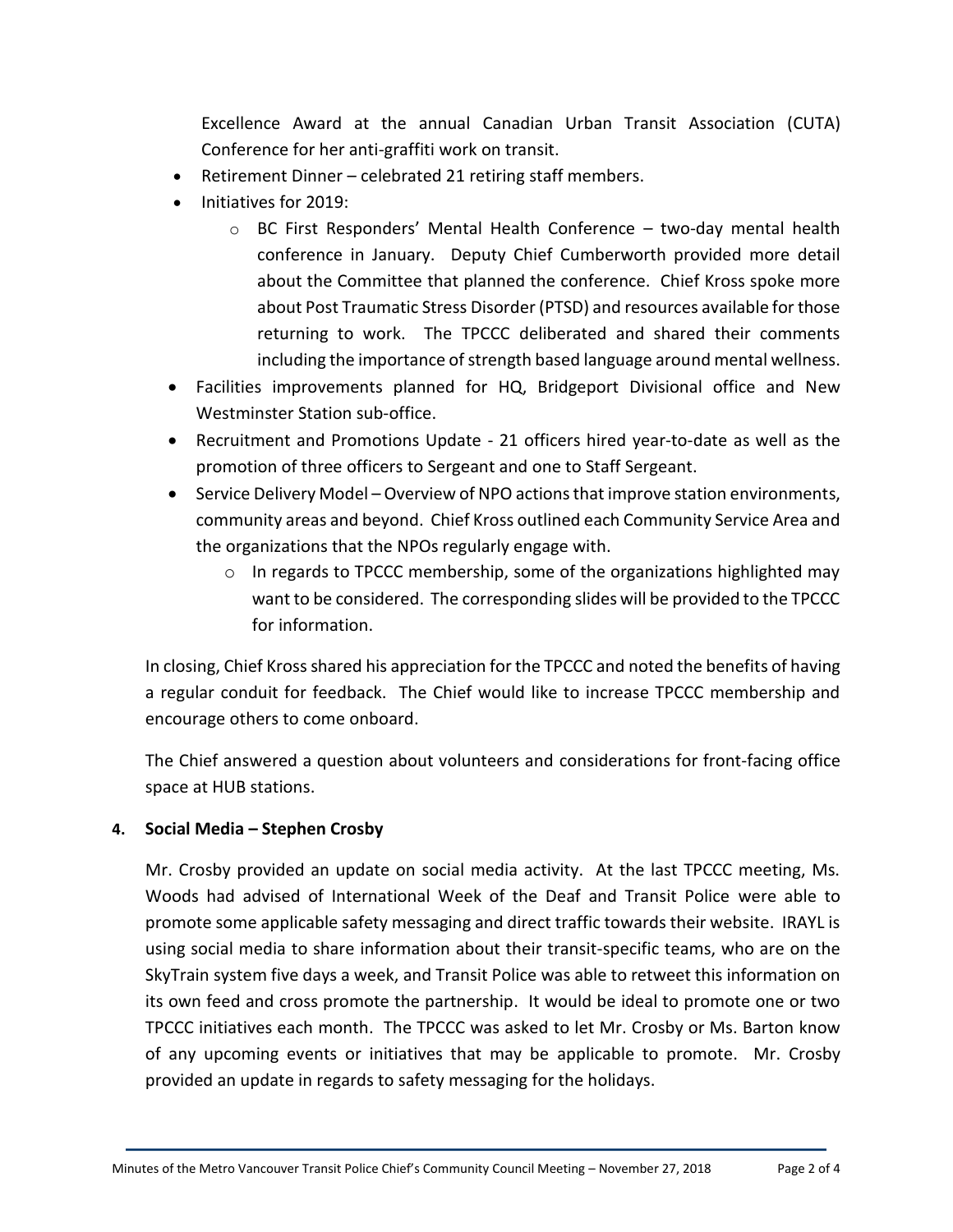## **5. See Something Say Something Campaign Updates – Stephen Crosby**

Mr. Crosby provided a PowerPoint presentation that outlined statistics in regards to 87-77- 77 text reports. There has been a significant increase in the last year of text reporting as well as an increase in police files generated from text reporting. Transit Police is currently looking at more spaces across the system that will allow for permanent advertising. There will be 800 spaces on SkyTrains dedicated to Transit Police early in the new year. The TPCCC deliberated and provided feedback noting the importance of consistent placement of messaging and consideration of colours that will be used.

## **6. Membership and Terms of Reference – Diane Gillis**

Ms. Gillis has been working with Ms. Clement on TPCCC membership and the Terms of Reference. TPCCC members may serve a maximum of six years as per the Terms of Reference. As the TPCCC started in 2014, original members' terms will expire at the end of next year (2019). Ms. Gillis offered to phone current members to obtain feedback and suggestions for immediate and future representation. Ms. Gillis would also like to ask all TPCCC members to assign an alternate to ensure continuity and optimize participation. The Chief encouraged members to bring forward suggestions and the Chair offered to speak to some of the organizations highlighted on the slides shown earlier in the meeting. Ms. Barton will work with Ms. Gillis to draft a message to be sent to the TPCCC that will accompany the slides. Mr. Crosby has contacted New Westminster Pride and suggested that he could present to the organization with a TPCCC member and NPO about having representation on the TPCCC.

## **7. Police and Post Traumatic Stress Disorder (PTSD) and Operational Stress Injury – Chief**

This item was discussed during the Chief's Update (Agenda Item #3).

## **8. Pedestrian Awareness Campaign – Stephen Crosby**

Mr. Crosby handed out reflectors and presented a couple of PowerPoint slides outlining the annual Pedestrian Awareness Campaign and corresponding safety statistics. The NPOs partnered with ICBC early in the morning to raise awareness and hand out reflectors. The TPCCC deliberated on safety issues for pedestrians such as the use of phones, wearing headphones and dark clothing. Mr. Crosby reviewed tips for drivers and pedestrians to ensure safe walking. There was a brief discussion about a pedestrian safety initiative launched by the Delta Police Department as well as today's announcement from ICBC that it is increasing funding for police to support road safety.